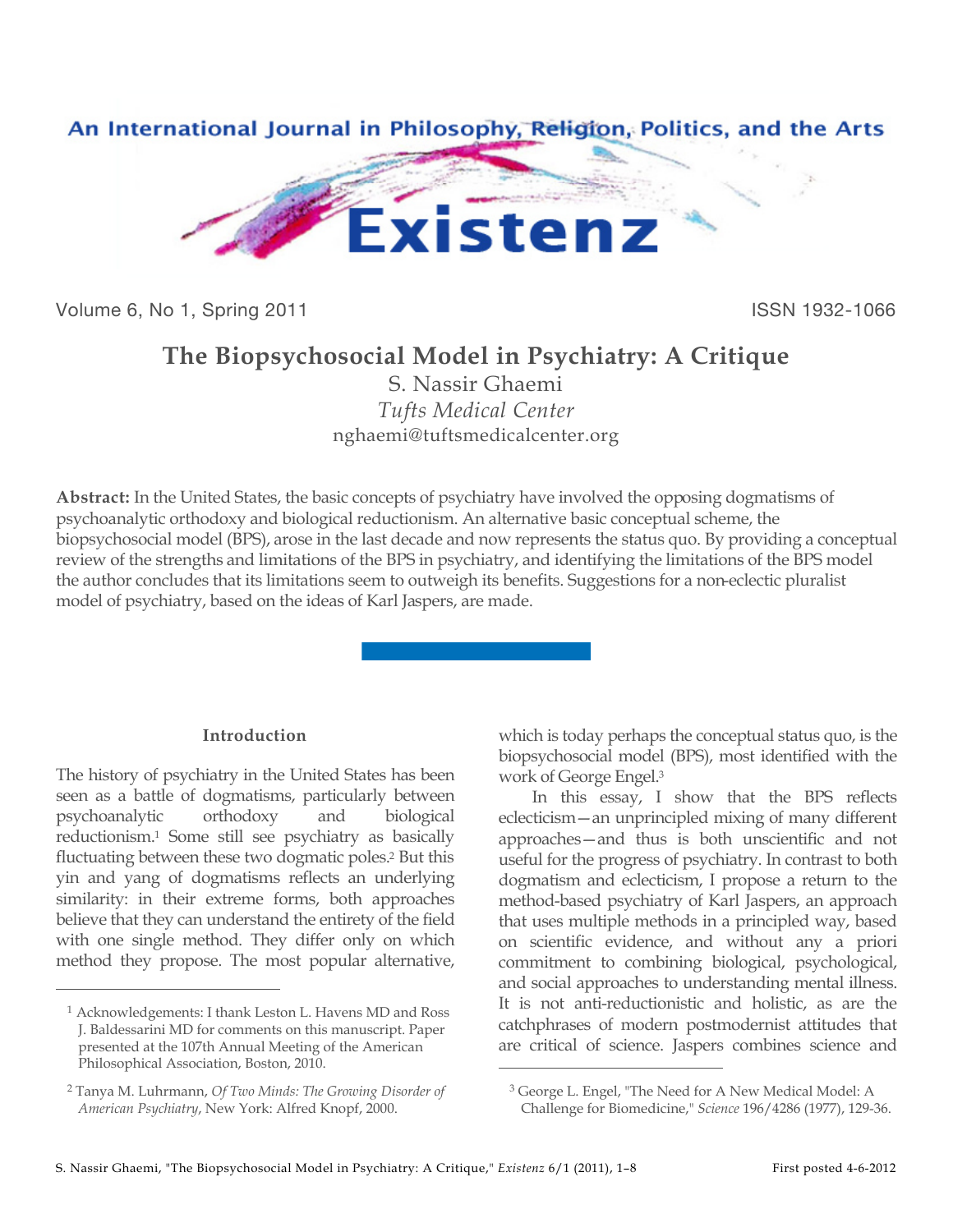humanism in a way that postmodernist thinking, following Heidegger and Foucault, fails to do, and this postmodernist cynicism is reflected in the eclectic philosophy that represents the core of the BPS model as applied in psychiatry for the past three decades.

## **The Rise of the Biopsychosocial Model**

Briefly put, the BPS model officially arose in the late 1970s in the work of the internist George Engel, but it has roots in other sources, such as Adolf Meyer's psychobiology4 and Roy Grinker's eclecticism.5 Indeed Grinker, unknown to many current readers but a contemporary of Engel, first formulated the term "biopsychosocial" in a lecture in 1954 (though not published until the 1990s),<sup>6</sup> decades before Engel's usage of the term. (Grinker also published the term in the 1970, seven years before Engel's first publication on the topic. Yet Engel never publicly gave Grinker the priority and credit that Grinker deserved). As a leading psychiatrist and researcher, one could argue that Grinker's work is both more systematic and more psychiatrically profound than Engel's proposal for medicine.7 Nonetheless, given current usage, this essay will focus on George Engel's BPS model.

In the late 1970s, when Engel published influential articles on the BPS model, the idea caught on strongly in psychiatry, for political reasons as discussed below. It captured the temper of the times, which, after the 1960s countercultural period, was postmodernist and eclectic. The basic idea behind the BPS model was a rejection of biomedical reductionism. The view was that illnesses are multifactorial, with many causes; Engel held this to be the case for most medical illnesses, and his followers took the view that it was the case for all, or almost all, mental illnesses, certainly the standard

6 Roy R. Grinker, Sr., "Training of a psychiatristpsychoanalyst," *Journal of the American Academy of Psychoanalysis*, 22/2 (1994), 343-50.

psychotic and mood conditions. This is still the basic presumption of most persons in the field of psychiatry, and, I think, it is a major obstacle to progress in identifying the causes of mental illnesses, as well as treating them scientifically.

Before proceeding to those critiques, however, it is important to realize who Engel was and what he was doing. A theory is a reflection of the person who created it. One of the unique things about George Engel, the founder of the theory at the heart of modern psychiatry, is that he was not a psychiatrist. Rather, he trained and practiced internal medicine, and developed a special interest in gastrointestinal diseases, and he added formal psychoanalytic training for five years in the 1950s in the Institute for Psychoanalysis in Chicago (which, run by Franz Alexander, was the center of psychosomatic interest in the psychoanalytic world).8

The psychological component of the BPS was, for Engel, quite allied to psychoanalysis.9 This model was not meant to incorporate psychology broadly as a field (such as behaviorism, social psychology, experimental psychology); rather, in the 1950s, when psychoanalysis was at the peak of its influence, psychology simply was assumed to be psychoanalysis. Although the BPS is viewed with extreme reverence among practitioners of social work, Engel put little emphasis on the social component of the model, except as related to the doctor-patient relationship primarily (with some secondary interest in the health care system as a whole). Little discussion can be found in Engel's main writings about the impact of society as a whole, or the larger roles of class or poverty or race, as is often the case in social work interpretations of the BPS.

Thus, Engel the man was an internist who sought to better understanding gastrointestinal illness through the use of psychoanalytic ideas. Some of his clinical views are clearly outdated due to their psychoanalytic orthodoxy: For instance, in 1956, he theorized that headaches in persons with ulcerative colitis were due to "strong conscious or unconscious aggressive or sadistic impulses." In ulcerative colitis, he argued,

 $\overline{a}$ 

<sup>4</sup> Alfred Lief, ed., *The Commonsense Psychiatry of Adolf Meyer*, New York: McGraw-Hill 1948.

<sup>5</sup> Roy R. Grinker, Sr., "A Struggle for Eclecticism," *The American Journal of Psychiatry* 121 (1964), 451-7.

<sup>7</sup> See Roy R. Grinker, Sr., "The Sciences of Psychiatry: Fields, Fences and Riders," *The American Journal of Psychiatry* 122/4 (1965), 367-76. Roy R. Grinker, Sr., "'Open-system'" Psychiatry," *American Journal of Psychoanalysis* 26/2 (1966), 115-28. Roy R. Grinker, Sr., "An Essay on Schizophrenia and Science," *Arch Gen Psychiatry* 20/1 (1969), 1-24.

<sup>8</sup> Peter A. Engel, "George L. Engel, M.D., 1913-1999: Remembering His Life and Work; Rediscovering His Soul," *Psychosomatics* 42/2 (2001), 94-9.

<sup>&</sup>lt;sup>9</sup> Edward Shorter, "The History of the Biopsychosocial Approach in Medicine: Before and after Engel, in *Biopsychosocial Medicine: An Integrated Approach to Understanding Illness*, ed. Peter White, Oxford, New York: Oxford University Press 2005, pp. 1-19. [Henceforth cited as *HBA*]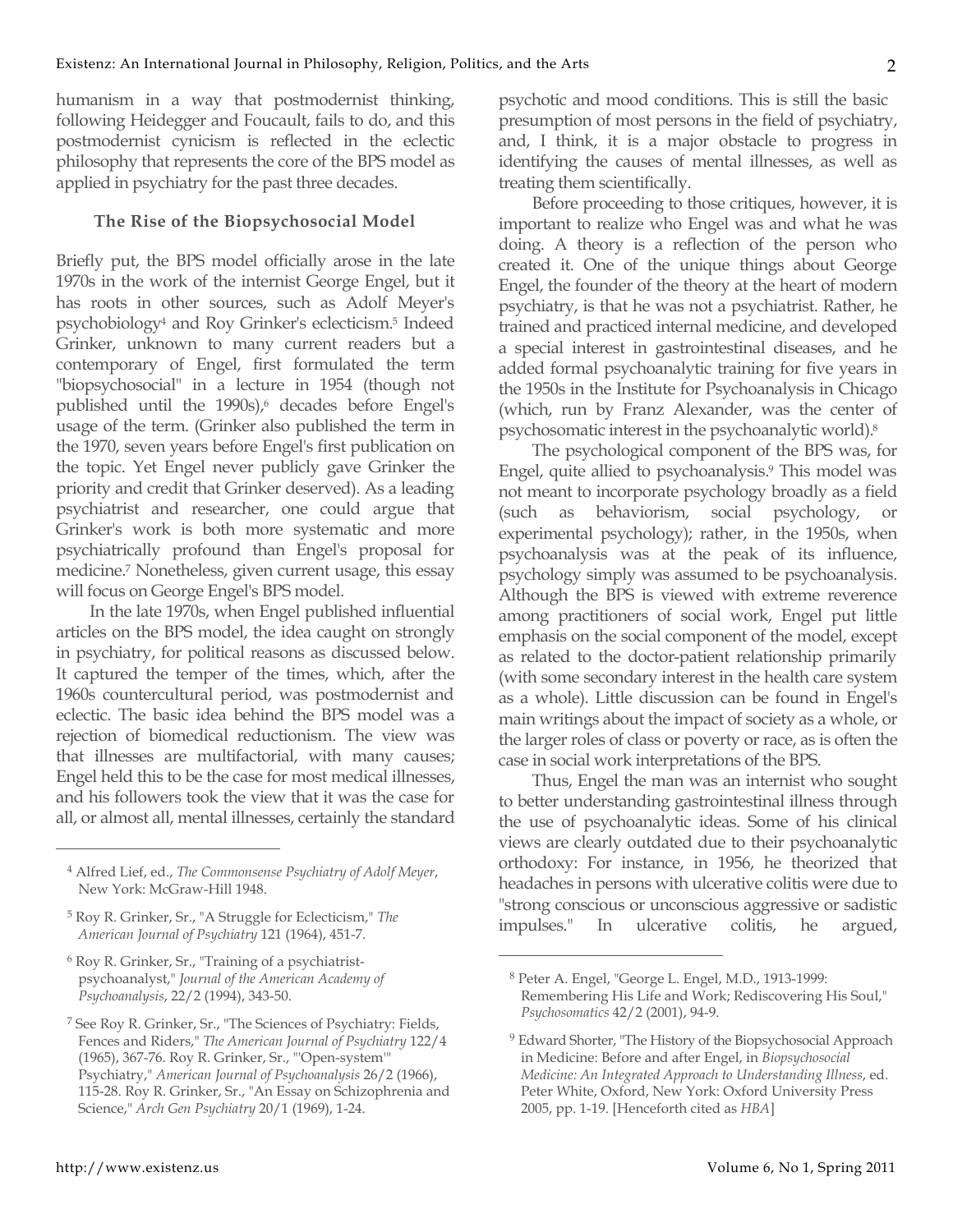"Bleeding…characteristically occurs in the setting of a real, threatened, or fantasized loss, leading to psychic helplessness" (*HBA* 4). Engel would later move away from such simplistic psychoanalytic ideology, but he never left behind completely the psychoanalytic influences that were a key aspect of his intellectual formation.

# **The Fall of the Biopsychosocial Model 35 Years Later: A Report Card on the BPS**

The BPS has strengths; else it would not have risen so high so fast. Its main strength is that it is not dogmatic; by allowing for any and all approaches, it is not, in theory at least, prone to excluding any method or claiming that any single method is better than another. Yet its weaknesses (see Table 1) flow from this very feature:

First, it is based on a simplistic conception of biology and disease. In this tradition, derived from positivism, the environment and personal experience is excluded, and biology is identified with genes and cells and molecules, conceived in isolation. Current views of biology and disease are much more broad, incorporating interactions of genetics and environment into the very definition of the biological.10 Perhaps Engel meant to promote this approach with the BPS label, but it could simply be called a biological model, properly conceived.

Also, the BPS model does not appear to have a coherent conceptual basis as relates to the mind-body relationship.11 Engel in later years appeared to view the BPS as reflecting a non-dualistic view;<sup>12</sup> his modern disciples have followed suit.13 However, rejection of

dualism does not entail the BPS model; other non-BPS approaches also avoid mind/body dualism.14 Further, Engel appears to reify the psychosocial components as different from the biological, as discussed above, and thus ironically his view could be criticized as dualistic.15

In addition, it is not clear that the BPS model adds much to the prior medical humanist model, especially as classically advanced by the tradition of William Osler.16 Engel tended to contrast the BPS model with biomedical reductionism, which he identified with lack of concern for personal aspects of patient experience. Yet Osler's model, while biologically reductionist, was simultaneously humanistic, having explicit regard for the patient as a person (in addition to the disease as a biological entity); this attention to the person was based on the humanities: on the arts and literature. Despite his disciples' attraction to the humanistic practice of the BPS approach,<sup>17</sup> Engel claimed he was doing something altogether different: he denigrated the "art" of medicine, and wished to import the psychological and social sciences, not the arts and humanities.18 If much of the benefit of the BPS model lies in its humanistic consequences, then it needs to be shown how it surpasses the Oslerian medical humanist model.

Further, from the perspective of etiologies of illness, the BPS is true only if biology is conceived narrowly and positivistically, as discussed above. Yet then the model becomes trivial. It may be that all illness (as Engel claimed: not only mental illness) has biological, psychological, and social components. Engel used the example of diabetes. Here clearly a biological pathology is driven by psychological (overeating) and social (the ubiquity of fattening foods) determinants. In

 $\overline{a}$ 

<sup>10</sup> See Eric R. Kandel, "A New Intellectual Framework for Psychiatry," *The American Journal of Psychiatry* 155/4 (1998), 457-69. G. Scott Waterman and Jaskanwar Batra, "Biopsychosocial Psychiatry," *The American Journal of Psychiatry* 160/1 (2003), 185; author reply 186.

<sup>11</sup> Marc J. Miresco and Laurence J. Kirmayer, "The Persistence of Mind-Brain Dualism in Psychiatric Reasoning About Clinical Scenarios," *The American Journal of Psychiatry* 163/5 (2006), 913-8.

<sup>12</sup> George L. Engel, "How Much Longer Must Medicine's Science Be Bound By A Seventeenth Century World View?" *Psychotherapy and Psychosomatics* 57/1-2 (1992), 3-16.

<sup>13</sup> Glen O. Gabbard and Jerald Kay, "The Fate of Integrated Treatment: Whatever Happened to The Biopsychosocial Psychiatrist?" *The American Journal of Psychiatry* 158/12 (2001), 1956-63.

<sup>14</sup> S. Nassir Ghaemi, *The Concepts of Psychiatry: A Pluralistic Approach To The Mind And Mental Illness*, Baltimore, MD: Johns Hopkins University Press 2003.

<sup>15</sup> G. Scott Waterman and Robert J. Schwartz, "The Mind-Body Problem," *The American Journal of Psychiatry* 159/5 (2002), 878-9; author reply 880-1.

<sup>16</sup> See William Osler, *Aequanimitas*, Philadelphia, PA: The Blakiston Company 1948. Paul R. McHugh, "William Osler And The New Psychiatry," *Annals of Internal Medicine* 107/6 (1987), 914-8.

<sup>17</sup> Richard M. Frankel, Timothy E. Quill, and Susan H. McDaniel, eds., *The Biopsychosocial Approach: Past, Present, and Future*, Rochester, NY: Boydell and Brewer, 2003.

<sup>18</sup> George L. Engel, "From Biomedical to Biopsychosocial. Being Scientific In The Human Domain," *Psychosomatics* 38/6 (1997), 521-8.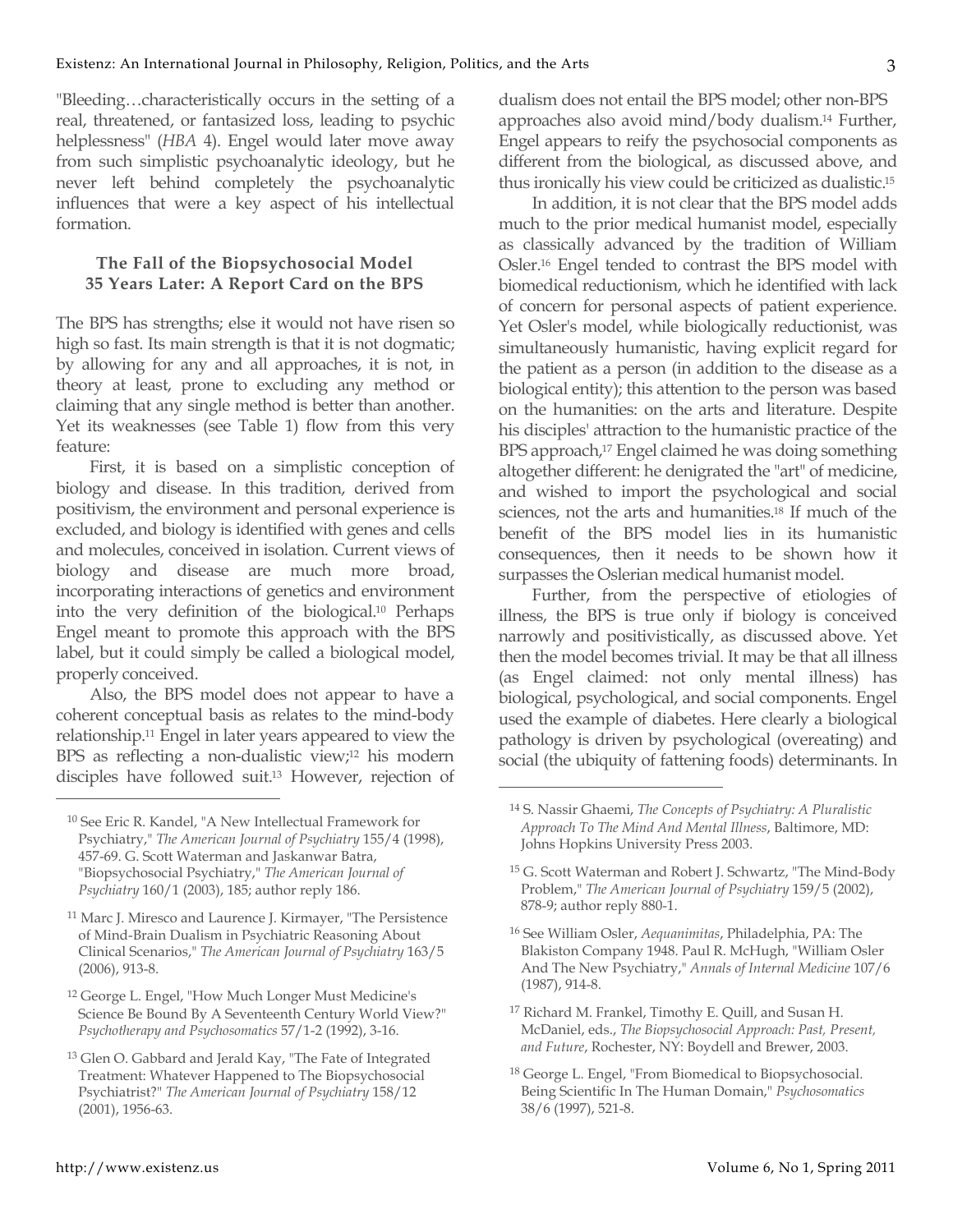fact, one might be inclined to say that the chronic complex medical illnesses of our day (diabetes, coronary artery disease, hypertension) are classic biopsychosocial illnesses. Those illnesses share an etiological pattern with major mental illnesses (i.e., a complex but incomplete genetic basis combined with important environmental stressors).19 But if everything causes everything, one cannot fail to be right, while at the same time nothing informative is really being said.

Moreover, its boundaries are unclear. Thus one critique of the BPS is that, at least as advanced by Engel, the BPS leaves aside the realm of existence, personal meaning, and spirituality.20 Engel's perspective, it must be recalled, was highly influenced by psychoanalysis, and he also was committed to seeing the BPS in the traditional scientific paradigm, i.e., as a scientific theory. In practice, applications of psychological methods in using the BPS often vary based on the biases of the practitioner, and certainly existential or spiritual psychological approaches are infrequently used in psychiatry. While these considerations may seem to wander from psychiatry to religion or philosophy, it is relevant that the BPS does not guide us as to which psychological theories are relevant. Further, one might interpret the social component of the BPS an interventionist model (as often proposed by colleagues in social work),21 or perhaps a more academic psychology approach emphasizing life event correlates of illness,22 or perhaps a public health approach looking at structural social factors (class, race, poverty) rather than individual ones.23 All these interpretations of the social aspect of the BPS could be supported, and again the BPS can be stretched in any direction. The BPS gives

<sup>22</sup> Joel Paris, "The Etiology of Borderline Personality Disorder: A Biopsychosocial Approach," *Psychiatry* 57/4 (1994), 316-25. permission to do everything, but no specific guidance to do anything. In an analogy suggested by McHugh & Slavney, $24$  the BPS is like a list of ingredients, as opposed to a recipe. To cook a meal, it is not sufficient to simply know the list of ingredients. One also needs to know how much of each ingredient, and in which order. The BPS only lists relevant aspects of psychiatry, but it is silent as to how to understand those aspects in different conditions and in different circumstances.<sup>25</sup>

- 1. Based on a falsely narrow concept of biology
- 2. Conceptually inconsistent about the mind/body relationship
- 3. Not more beneficial than Osler's medical humanist model
- 4. If true, it is trivial
- 5. Unclear boundaries
- 6. Can confuse treatment versus etiology
- 7. Poor model to address costs and managed care
- 8. Presumes psychiatric superiority to other mental health disciplines
- 9. Poor teaching tool when simplistically applied
- 10. Limited resistance to rebirth of biological dogmatism

#### **Table 1**

#### **Limitations of the biopsychosocial model in psychiatry: Ten theses**

Simplistic interpretations of the BPS frequently confuse treatment versus etiology. Often it is assumed that all three components must go hand in hand: thus genetic causes should lead to biological pathogenesis and psychopharmacological treatment, whereas environmental causes should lead to psychosocial pathogenesis and psychotherapy. Of course, the matter is much more complex. Often causes are genetic but treatments environmental (even in the most genetic conditions, like phenylketonuria, the treatment can be environmental: diet restriction). At other times, causes are environmental but treatments biological (a person who has mainly eaten Twinkies for decades and has developed severe coronary artery disease may require surgery, rather than anti-Twinkie psychotherapy). The BPS flounders when a one to one correlation between type of cause and type of treatment fails to hold, since the result is that clinicians are left with even less guidance on what means what. If an illness is

 $\overline{a}$ 

<sup>19</sup> Kenneth S. Kendler et al., "The Structure of The Genetic And Environmental Risk Factors For Six Major Psychiatric Disorders In Women. Phobia, Generalized Anxiety Disorder, Panic Disorder, Bulimia, Major Depression, and Alcoholism," *Archives of General Psychiatry* 52/5 (1995): p. 374-83.

<sup>20</sup> Eugene M. Abroms, "Beyond Eclecticism," *The American Journal of Psychiatry* 140/6 (1983), 740-5.

<sup>21</sup> Richard B. Francoeur, Carol K. Copley, and Pamela J. Miller, "The Challenge to Meet The Mental Health And Biopsychosocial Needs of The Poor: Expanded Roles For Hospital Social Workers in A Changing Healthcare Environment," *Social Work In Health Care* 26/2 (1997), 1-13.

<sup>23</sup> Lisa F. Berkman and Ichirō Kawachi, eds., *Social Epidemiology*, Oxford, New York: Oxford University Press 2000.

<sup>24</sup> Paul R. McHugh and Phillip R. Slavney, *The Perspectives Of Psychiatry*, Baltimore: Johns Hopkins 1983 (1998).

<sup>25</sup> Niall McLaren, "A Critical Review Of The Biopsychosocial Model," *Australian and New Zealand Journal of Psychiatry* 32 (1998), 86-92.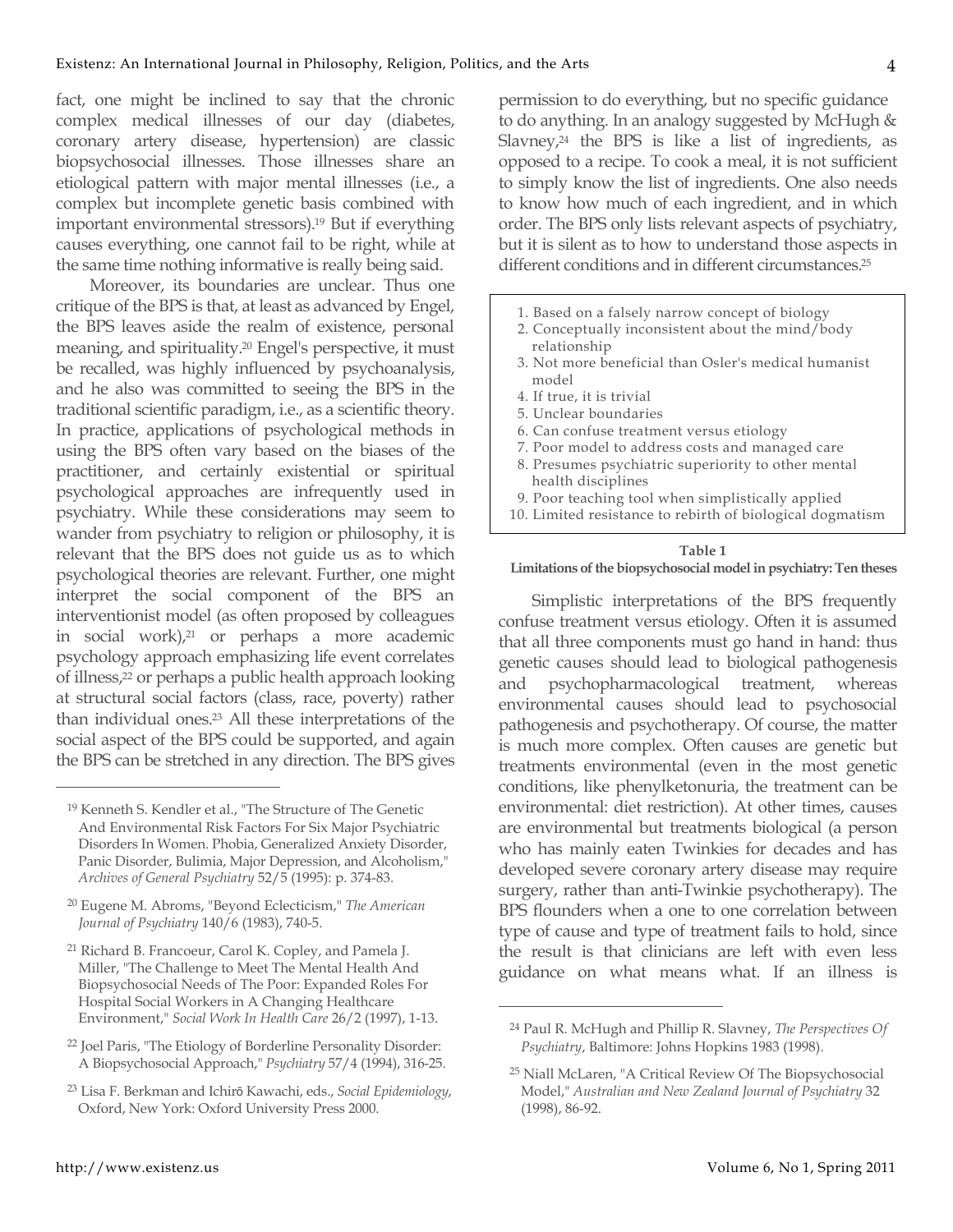predominantly biological and genetic in etiology and pathogenesis, psychotherapeutic treatment could still be defensible, and vice versa. The scientific evidence does not support a direct line from etiology to treatment, even though, in my experience, clinicians often simplistically interpret the BPS that way.

Another problem is that BPS proponents often advocate combination psychotherapy plus psychopharmacology treatment in general. This result is of course, to be expected from such a broad theory, since more specific guidance is not forthcoming. Providing a rationale for combined treatment may be the main reason why this theory has been so attractive. Obviously, there are drawbacks to constant combination treatment. From the policy perspective, if some therapies (including medications) are sometimes not necessary, then this approach is fiscally wasteful and expensive. Further, psychiatry as a profession has not been able to engage with managed care on the front of costs,26 in my view, partly because the BPS does not provide us any rationale on how to limit costs. (Engel argued that the BPS should provide such larger social guidance). It might be suggested that the BPS is not meant to be a cookbook of therapeutics, which raises the question of what it is that we want from a conceptual model of psychiatry. I would suggest that a model should provide a rationale for the basic approaches taken to treatment, though it need not itself provide the details of such treatment. Some might suggest that empirical studies now demonstrate the benefit of combined treatment. Yet, discussions of such literature are usually quite selective. The BPS model would predict that combined treatment is the most effective treatment in general, i.e., most of the time. Yet the available research, which is still rather limited, suggests that combined medication/psychotherapy treatment may be effective in some cases or conditions,27 but not in others.28 This selective efficacy is hard to reconcile with the BPS.

The emphasis on combination therapy among some BPS adherents becomes a justification of psychiatry as a guild. After all, only psychiatrists, among mental health professionals, can provide combination therapy (medications and psychotherapy), since others cannot prescribe. This fact may explain in part why psychologists and nurses have battled to gain prescribing privileges. If the BPS is accepted, they cannot be "real" biopsychosocial practitioners unless they can prescribe. Yet many psychiatrists do not have special expertise in psychopharmacology, and recently trained psychiatrists, as has often been discussed in the psychiatric education literature,29 have less and less expertise in many psychotherapies. In contrast, clinical psychologists receive extensive training in psychotherapies, and social workers study and practice social interventions at length. Indeed, it takes a great deal of effort to be a very good psychopharmacologist or psychotherapist or social worker, with the highest level of expertise often gained in only one diagnostic or treatment subtype. Specialization has happened in the mental health professions, although generalists also exist and have a role as well. Yet one might ask whether, conceptually, it is necessarily better to have combined treatment from one person or separate treatment from highly trained persons in different specialties. Empirically, the matter has not been studied.

Another weakness is education. In many settings, the BPS has not served well in the teaching of medical students and psychiatric residents. Even in prominent academic centres relatively simplistic scenarios apply in which a case will be presented, and the teacher will ask the students to describe the case in three facets: bio, psycho, and social. Often, two of the facets are rather weakly explored, and the student, for whatever reason, leans toward one particular aspect of the case. Or alternatively, no facet is explored in any depth. Proponents of the BPS might object that in their institution, they may do a better job, and this may in fact be the case.30 It is not irrelevant; however, that the

 $\overline{a}$ 

<sup>26</sup> Thomas Detre and Margaret C. McDonald, "Managed Care And The Future of Psychiatry," *Archives of General Psychiatry* 54/3 (1997), 201-4.

<sup>27</sup> Martin B. Keller et al., "A Comparison of Nefazodone, the Cognitive Behavioral-Analysis System of Psychotherapy, and Their Combination For the Treatment of Chronic Depression," *The New England Journal of Medicine* 342/20 (2000), 1462-70.

<sup>28</sup> Ellen Frank et al., "Three-Year Outcomes for Maintenance Therapies in Recurrent Depression," *Archives of General Psychiatry* 47/12 (1990), 1093-9.

<sup>29</sup> Lisa A. Mellman, "How Endangered is Dynamic Psychiatry in Residency Training?" *Journal of the American Academy of Psychoanalysis and Dynamic Psychiatry* 34/1 (2006), 127-33.

<sup>30</sup> Gerald M. McDougall and B. Reade, "Teaching Biopsychosocial Integration and Formulation," *Canadian Journal of Psychiatry* 38/5 (1993), 359-62.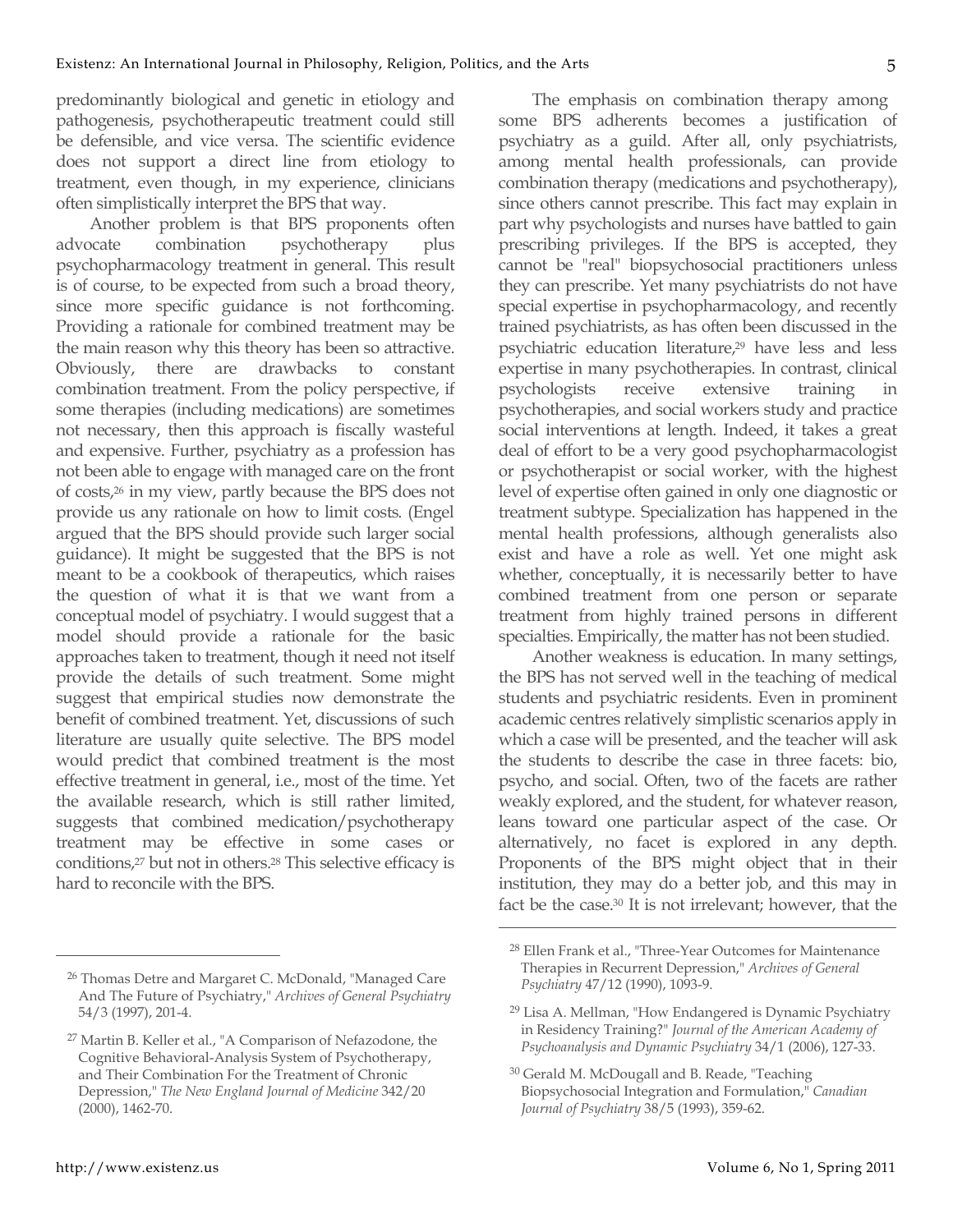BPS can be, and often is, simplistically interpreted such that one only attains a relatively superficial understanding of a case. The problem may not be poor use of the BPS, but rather inherent flaws based on the over-inclusiveness of the model and its poor boundaries, as described above.

The German philosopher G.F.W. Hegel argued that all theories, if taken logically to their full conclusion, would end in contradictions, often producing the opposite of what they intended. The BPS suffers from this Hegelian tragedy. It began as a way to avoid dogmatism. But it has ended in a new dogma; for, due to its broadness and vagueness, it provides weak arguments against dogmas, and it provides little resistance to other forces in society that propound their particular dogmas. A case can be made that the strongest such forces in contemporary American society are the insurance and pharmaceutical industries.31 It is in their economic interest to propound a biologically oriented psychiatry,<sup>32</sup> one in which disease labels are used widely and treated with medications (which is cheaper than psychosocial interventions for the managed care insurance industry,33 and the source of profits for the pharmaceutical industry).34 While it is not itself a cause of these forces, and thus does not deserve blame, the BPS model has failed to stem the devolution of psychiatry into more and more positivistic and reductionist biology. While the leaders of the profession proclaim fealty to biopsychosocial eclecticism, the reality on the ground is biological dogmatism. As the president of the American Psychiatric Association, Steven Sharfstein, put it to great applause in his April 2004 address to the annual convention, "We have let the biopsychosocial model become the bio-bio-bio

31 Ray Moynihan, Iona Heath, and David Henry, "Selling Sickness: The Pharmaceutical Industry and Disease Mongering," *British Medical Journal* 324/7342 (2002), 886-91. model."35 Perhaps one need not blame psychiatrists, but rather the inherent limitations of theoretical eclecticism. The recovery movement,<sup>36</sup> enshrined now as the philosophical basis of President George W. Bush's 2003 New Freedom Commission on Mental Health,<sup>37</sup> is a reaction, overtly directed against this perceived rise of biological dogmatism in psychiatry.

# **Political Uses of the Biopsychosocial Model in Psychiatry**

The seeds of the decline of the BPS began in the political uses to which it was immediately put. The BPS promised an end to the increasingly bloody conflict between the biological and psychoanalytic schools. In the 1970s, the rise of psychopharmacology put the biological school in psychiatry on the attack. The framers of DSM-III rather overtly saw psychiatry as an objective medical discipline, and they framed their work in the traditional medical model as put forward by Emil Kraepelin in the early twentieth century. Yet, while pushing for a return to Kraepelinian nosology, this group (called "neo-Kraepelinian") was willing to back off on a commitment to (or perhaps belief in or hope for) a clear biological etiology to psychiatric disorders. The "neo" in neo-Kraepelinian stands, to a great extent, for this difference:38 Kraepelin strongly believed in an almost completely biological etiology and pathogenesis of major (though not minor) mental illnesses.39 Those who resurrected his nosology in the USA in the 1970s were willing to be atheoretical about this topic. They wanted to give up the psychoanalytic or Meyerian commitments of DSM-II, but they were also willing to avoid a biological commitment in etiologies.

 $\overline{a}$ 

- 37 http://govinfo.library.unt.edu/mentalhealthcommission
- 38 Gerald L. Klerman, "Historical Perspectives on Contemporary Schools of Psychopathology," in *Contemporary Directions in Psychopathology: Toward the DSM-IV*, eds. Theodore Millon and Gerald L. Klerman, New York: Guilford Press 1986, pp. 3-28.
- 39 Edward Shorter, *A History of Psychiatry*, New York: Wiley & Sons 1997.

<sup>32</sup> David Healy, *The Creation of Psychopharmacology*, Cambridge, MA: Harvard University Press 2002.

<sup>33</sup> Asken, M.J. and D.W. Florence, "Keeping the 'Care' in Managed Care: The Importance of The Therapeutic Relationship and Psychosocial Factors in The Managed Care Setting," *Physician Executive* 21/11 (1995), 22-5.

<sup>34</sup> Marcia Angell, *The Truth About the Drug Companies*, New York: Random House 2005.

<sup>35</sup> David Hathcox, "Sharfstein Challenges Psychiatrists To Help Reform Health System," *Psychiatric News* 40/12 (2005), 4.

<sup>36</sup> William A. Anthony, "A Recovery-Oriented Service System: Setting Some System Level Standards," *Psychiatric Rehabilitation Journal* 24/2 (2000), 159-168.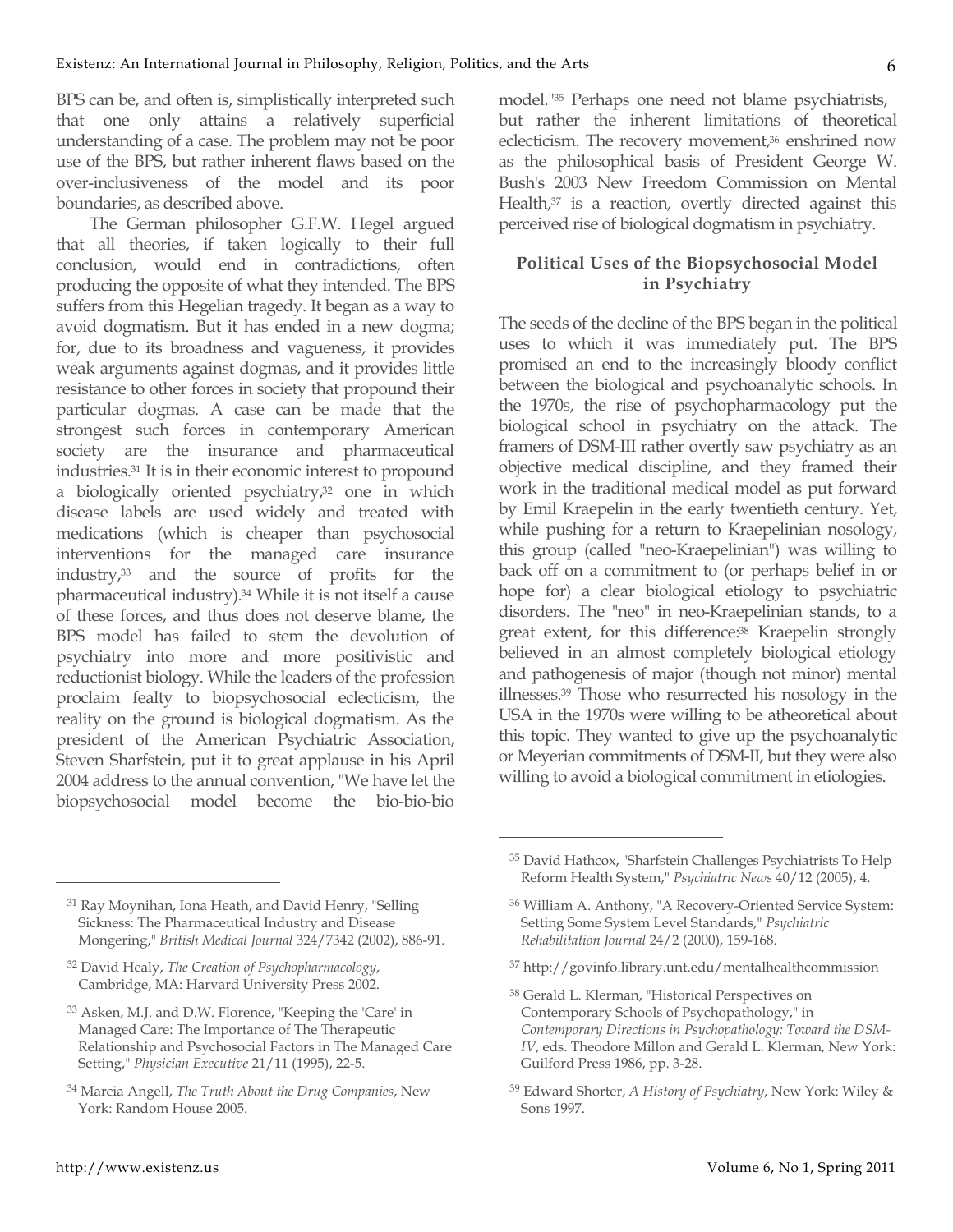By being agnostic, however, the DSM-III approach created a conceptual void. Psychoanalytic orthodoxy was rejected, as was Meyerian theory. Biological reductionism did not take its place. And thus, there was uncertainty regarding what was to be taken as the basic model of psychiatry. The BPS filled this void, since it was consistent with all approaches. The main raison d'etre for the BPS was to keep peace between the biological and psychoanalytic dogmatisms, while giving each space to survive. It provided mental health professionals a rationale for preserving the clinical use of psychotherapies, in the face of increasingly relentless pressure from psychopharmacology, a compromise which could only hold so long.

### **What Next?**

A critique should stand on its own merits. One has no intellectual obligation to provide a solution. Identifying problems clearly is a hard enough task by itself. But psychiatrists and philosophers are first human beings, not doctors or scientists. And human beings always want beliefs. They have a hard time living with doubts. My colleagues frequently tell me that my critiques of the BPS model are not helpful when there is nothing better to replace it. So, despite feeling that I am not obligated to provide such a new metaphysics, I will do so, since I have already proposed a new approach to psychiatry, based on the work of Karl Jaspers.

I will note in passing that some colleagues also focus on criticisms of my proposed alternative theory, as opposed to adequately defending the BPS model against my criticisms. This is a danger of mixing a negative critique with a positive proposal. I would emphasize that even my alternative approach were totally wrong, this would not affect at all any of my critiques of the BPS model.

A basic idea behind Jaspers' view of psychiatry has not been properly understood, I believe, especially by those who claim to be followers of Jaspers' tradition in the schools of phenomenology and psychopathology. Jaspers' approach involves the following—eclecticism is rejected: there are right and wrong methods to use; dogmatism is also rejected: the same method is not used for all conditions. This non-eclectic pluralism gives us answers, avoiding the eclectic limitations of the BPS model, while at the same time moving us beyond dogmatism.

What methods do I mean? Using the BPS lingo, one can talk of three methods: biological, psychological, or social. Jaspers himself used the terms *Erklären* or

causal explanation, which would correspond to biological approaches, and *Verstehen* or meaningful understanding, which could be seen as psychosocial. The Jaspersian method does not reject reductionism, i.e., using one method only, such as pure biological reductionism, or even pure social reductionism. It does not insist on combining methods, as in holistic assumptions.

This is why Jaspers has been misinterpreted as a mere existentialist, a hermeneutic thinker like Heidegger or his followers. Jaspers was a biological reductionist too, and also sometimes an existential reductionist. This is what I mean when I say he is not eclectic, and this is the alternative to BPS eclecticism that has not been understood by many psychiatrists and philosophers.

Let me explain this matter further, using an analogy I have given previously. Suppose billiards were played differently: let's say that each ball is supposed to go into a specific hole, and no other. Kraepelin hits only the black ball and claims it should be allowed into every hole; player Freud hits only the white, claiming the same. Adolph Meyer, seeking to please everyone, argues all balls should be allowed in all holes. George Engel divides the balls into three groups, and says one of each group should go into each and every hole. Jaspers, knowing the rules better than the rest due to his careful study of the history of billiards, takes a different approach: He hits one ball into one hole, another into a second, a third into a third, and so on. Each ball goes in its own hole, and no other.

The audience, watching the scene, clearly understands that Freud and Kraepelin are opposites; Meyer and Jaspers, in contrast, seem to randomly hit the balls into any hole. It takes many games for careful observers to note that Meyer is indeed random, but Jaspers consistently hits the same balls into the same holes. Jaspers might say: "This is billiards. Each ball belongs in its own hole." But some philosophers want to hear a philosophy that explains why this is the case. Why does one ball belong in a certain hole, and not another. What is the nature of ballness; or holeness? And why are we playing billiards anyway?

### **Method-Based Psychiatry**

I have come to use the term "method-based psychiatry" to reflect what I think Jaspers was trying to say, and how it differs from eclecticism and dogmatism. Sometimes people use the word "pluralism," and I used to do so, but I have stopped using it since in practice